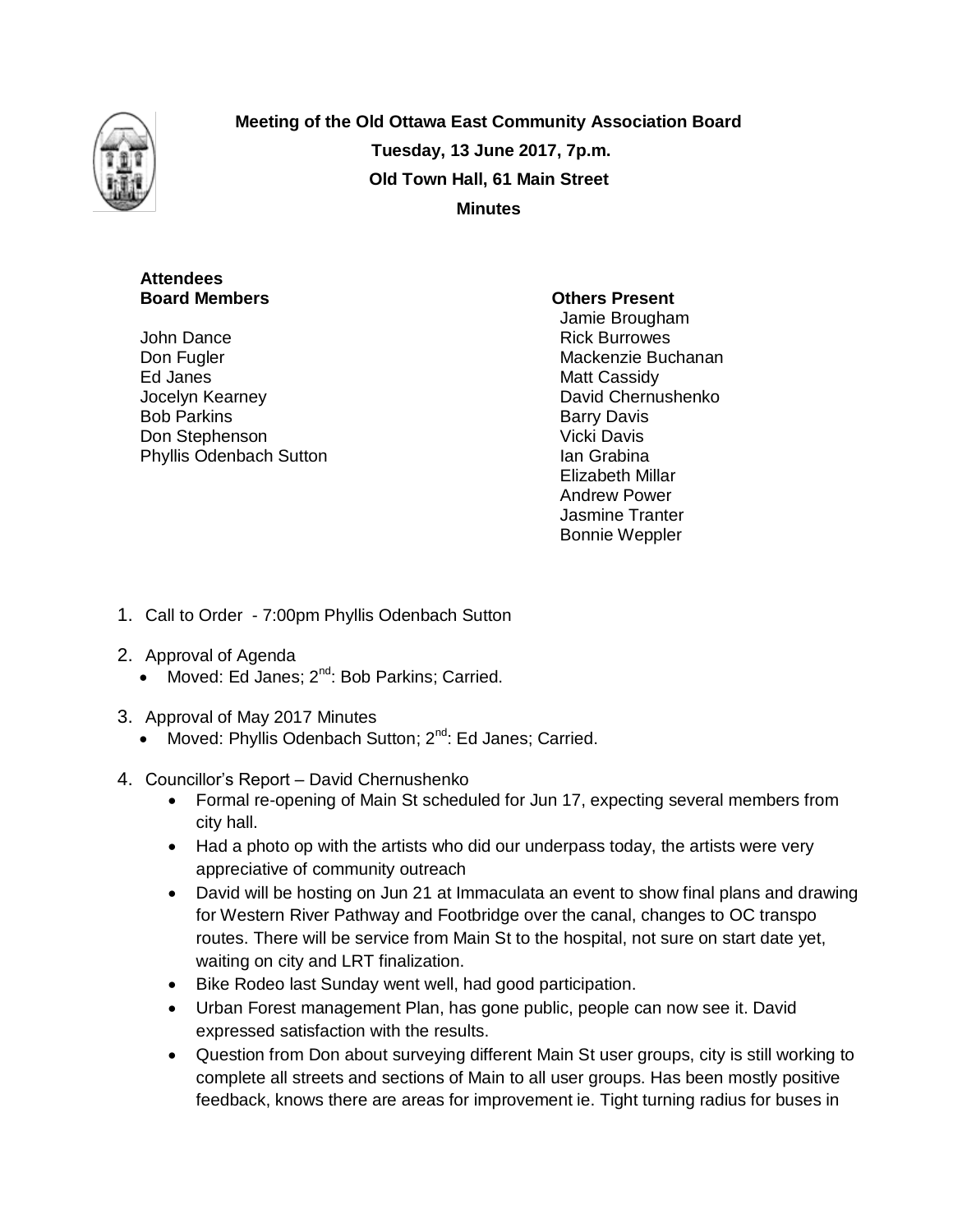places where they mount the curb. City is open to "tweaking as they go" anything that isn't working.

- Question about button markers for cyclists at stone gates crossing main, user having trouble finding the buttons. Phyllis suggests sending query to Josee Valee
- Question re: bike path along Brantwood park, environmental protection barrier went up "6 weeks ago" with a bulldozer there and no work being done. Jamie wants to know when to expect it being finished up. Phyllis pointed out that Ian has said that the geotex fencing will be coming down on Jun 29
- Question re: the other side of the river, and the forested area with road cutting through it, Jamie wants to know if there is a possibility for stewardship to maintain this area and keep it nice
- Question from Vicki about when transit bridge being open again, there is a sidewalk there that is closed to the public and people want to walk it
- Question from Phyllis re: Noise Bylaw and current status. David argued to keep Lansdowne's status as unique to city's blanket laws around noise at any venue in the city
- Phyllis asked for any further news on a community centre David said he wants one but doesn't have much of an update.
- 5. Deschatelets Redevelopment: Community Centre and Affordable Housing (CAHDCO) Jasmine **Tranter** 
	- Jasmine is project manager from CAHDCO working with Regional to redesign Deschatelets building
	- Has a mandate to bring affordable housing to the space, doesn't represent the city of Ottawa on Community Centre plans.
	- Project is attempting to accomplish multiple things with the space, including affordable housing.
	- Community Centre discussions are being held behind closed doors for this time. Jasmine's group is mandated with providing affordable housing, although community centre plans are being advocated for with her total design and plans.
	- Spoke about OOE not having any affordable housing units, and spoke about Ottawa's need in general for it. There is a large waitlist across the city for it.
	- Key concepts can be found on her presentation which will go up on the website
	- They are trying to bring in multiple stakeholders to the space. Don't ask me what that means.
	- They are still looking for primary support from Regional.
	- Question re: will regional group still own that part of the building or will it be city owned? Building is owned by Regional, they currently don't have any ownership. Jasmine's group wants to acquire the space in a shared ownership structure to be determined. David stated that the city is interested in at least some involvement in developing community use rooms and gymnasium there. City doesn't want to purchase and own the building he says.
	- Point of the design is to have condo units inside the building that would be targeted to people of a specific income bracket for purchase.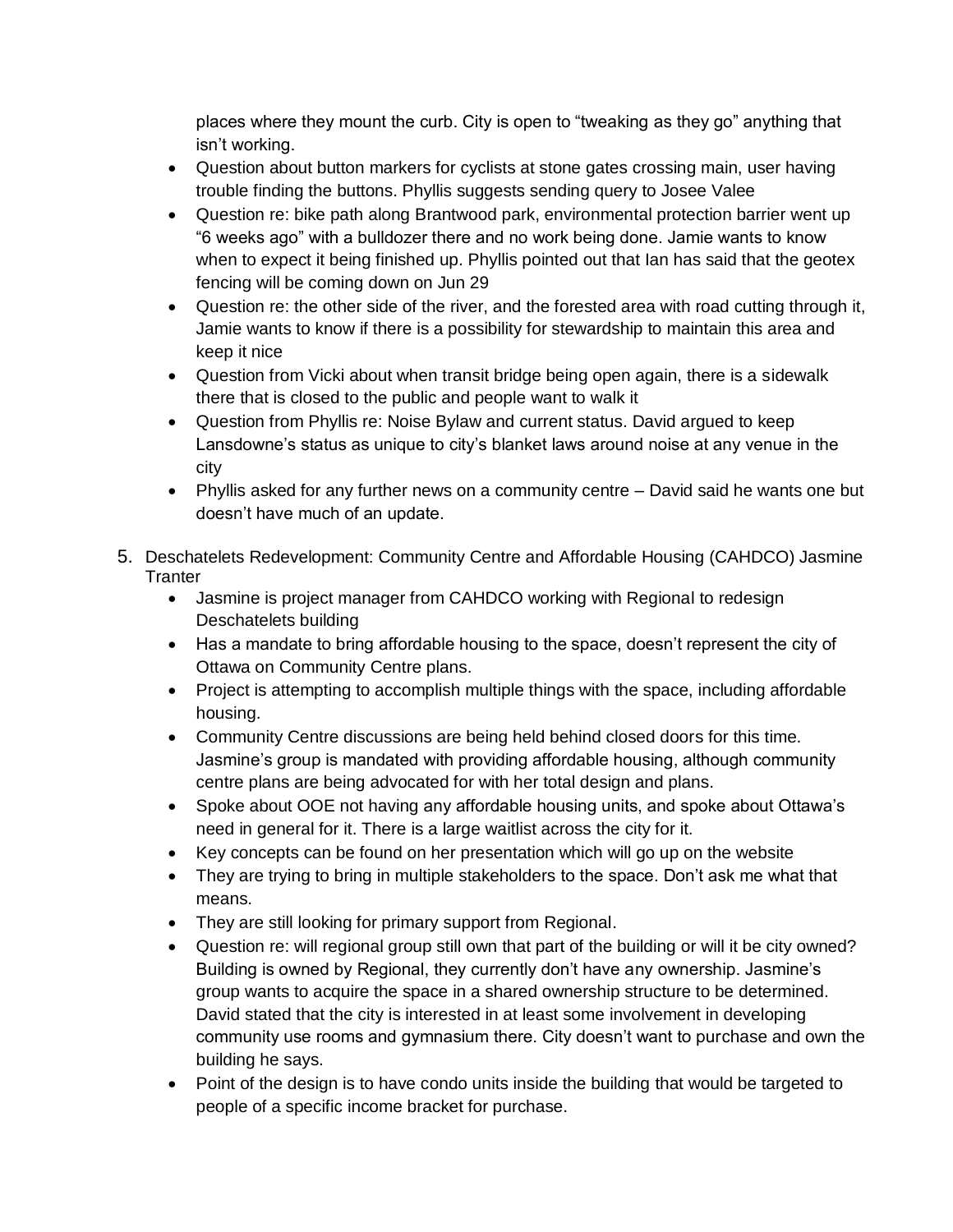- "latest deadline" with Regional is "this summer"
- Question re: the cost around renovating the building vs. building a new set of affordable housing units ie. The costs around working inside an old building trying to retrofit being more than just building a new structure.
- Jasmine argued it is necessary to have affordable housing in the city core due to its proximity to amenities and infrastructure
- Jasmine states that 25% of all new development is to be "considered" for affordable housing purposes
- Pictures and presentation will go up onto website and attendees were encouraged to go look at it.
- 6. Chair's Report Phyllis Odenbach Sutton
	- Report circulated by email. See Appendix 1.
	- Phyllis has received emails from Ottawa Public Health about status of alcohol in Ottawa report, they are interested in sharing results of study with groups like ours. Phyllis hasn't committed to presentation at a Board meeting, not necessarily a fit for our community. Ed Janes suggests we forward the report around or put it on website.
	- Planning coach house amendment update: Phyllis and Paul have received an invite to meet with the chair of the City's planning committee – Jan Harder – and staff on June 22
	- Pathway on east side of Oblate property to be closed along rive until October, due to Regional's construction and remediation work
	- Springhurst park, Phyllis saw someone had pried open the gates and she recommended to Regional that they secure the property
	- New regional Condo building part of Greystone is nearing point of starting construction due to increasing sales numbers
- 7. Treasurer's Report Don Fugler
	- No report.
- 8. Committee Reports
	- Planning
	- SLOE John Dance
		- o Report distributed by email. See Appendix 2.
		- o Perennial Garden at Riverdale and Main nearing start
		- o Urban Forestry Strategy meeting soon to discuss the City plan
		- o Free tree distribution will be at the Main Event
		- o Meeting this Friday of SLOE and Regional re: 30-metre strip along river
		- o Springhurst Park Action group now on Facebook.
	- Transportation Ed Janes
		- o Report circulated by email. See Appendix 3.
		- $\circ$  Bike rodeo recap: est. 35 people biking down Main to Rideau Gardens and along river
		- o Greenfield Redesign update: there will be an open house in the next phase of the project, construction expected 2019. Questions were sent to them in regards to planters at Echo and Main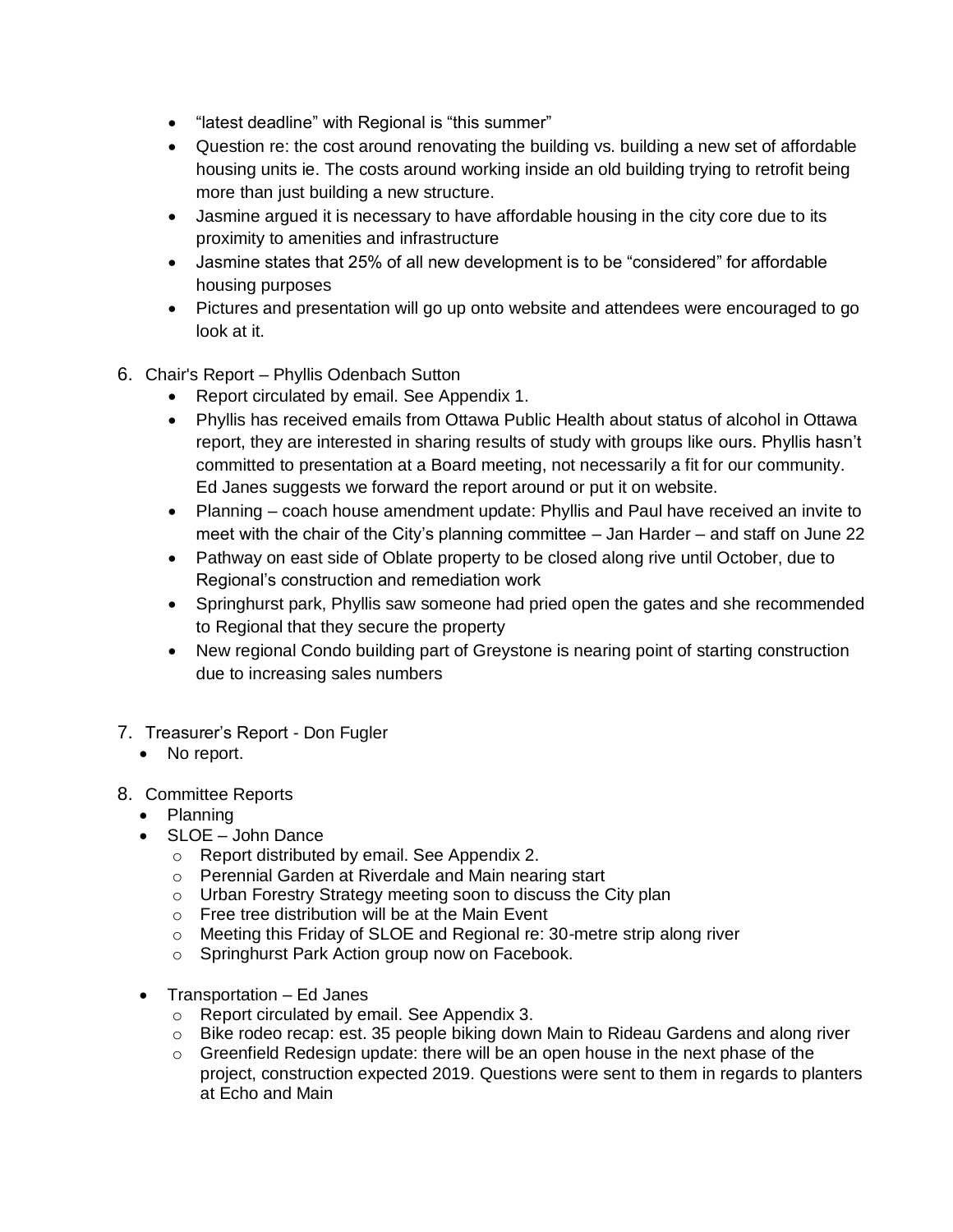- $\circ$  City wants to install multi-use pathway same width as current sidewalk, this is too small Ed argues. Will be a discussion moving forward.
- $\circ$  Noise along the 417 Ed hopes that the article in Mainstreeter will raise some political awareness
- o John Dance brought up issue of proceeding on bridge Smyth to Alta Vista, the ramps from the bridge to Riverside are not marked to make cars aware that bikes need to cross those ramps.
- Federation of Citizens' Associations Bob Parkins
	- $\circ$  AGM will be held at City Hall on June 15<sup>th</sup>.
- City Centre Coalition Kate Martin
- o No report
- Communications Catherine Pacella
	- o No report
- Community Safety Mark Seebaran o No report.
- Membership Suzanne Johnston
	- o No report.
- 9. Sesquicentennial Canoe Circumnavigation planning John Dance
	- John wants people to sign up, hoping to sign up some donors to provide money for food to feed people at the end of it
	- Will charge \$5/person and \$10/family
- 10. New Business:
	- AGM will be on Nov. 14 electing a new board at this time. Current Board members have been asked to indicate whether they are interested in continuing on Board and in what capacity by the end of June. Phyllis noted there will be some openings for members of the community and she encouraged them to forward their interest to her.

11. Motion to Adjourn: Jocelyn Kearney 2<sup>nd</sup>: Don Fugler: Carried.

• Date of Next Meeting: Tuesday, 12 September 2017.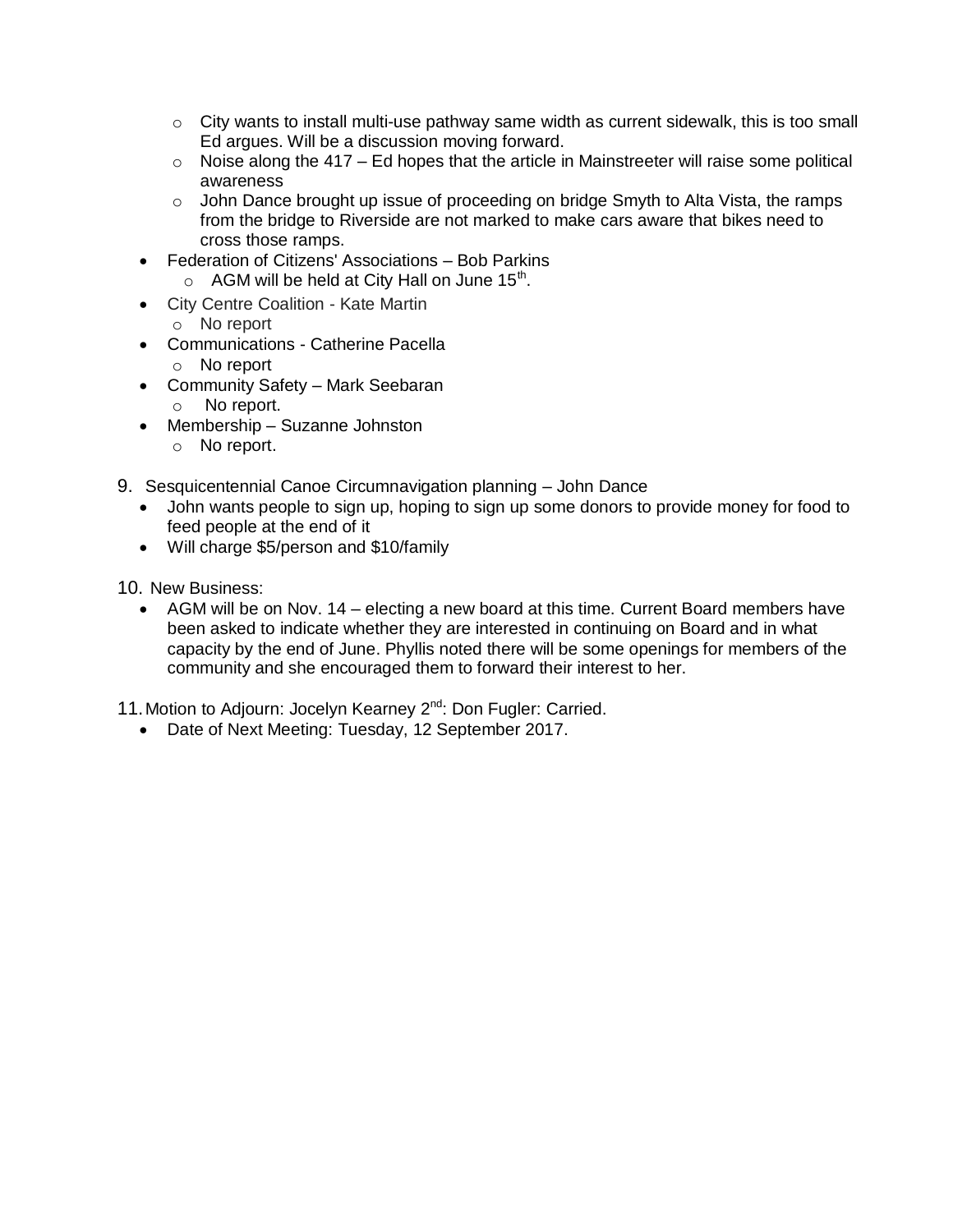# Appendix 1: Chair's Report

### **Chair's Report June 13, 2017**

### **Main Street**

- official reopening coming soon! (see Main Event below)

- however, there are still some adjustments being contemplated, e.g., I received the following info from the Councillor's office on May 25:

"the raised curb option at Springhurst/ Oblates will be constructed sometime this summer and will replace the current lane-markings arrangement. The Traffic Engineer was on-site a few mornings and saw some questionable driving behaviour prompted him to conclude that road markings were not a sufficient deterrent in this particular case."

#### **Main Event - June 17**

- I encourage everyone in the community to join in the activities on Saturday, June 17; the Community Activities Group (CAG) has again planned a day full of events to enjoy

- the Community Association will be offering up barbeque fare (thanks to Andrew for heading up this volunteer effort)

- the day will also feature the official ceremony to celebrate the reopening of Main Street

- I would also like to thank Pastor Dan Bryne who has found volunteers from the Ottawa Chinese Bible Church to help out with the street barriers (as Main St itself will be closed in part for the festivities

- and an FYI for those of you at the last Board meeting where we discussed the CAG request to provide sponsorship funding: we decided post that meeting to provide \$200 of support to the Main Event

#### **Rideau River Western Pathway**

- in response to several questions posed to the Councillor's office, see below for more info re the timelines and lighting for this project:

"Construction will begin at the Springhurst/ LRT bridge end with work in Brantwood set to commence in August. I know that they've already cleared the slope leading to the LRT bridge from Springhurst park so we should see construction begin shortly.

The lit route will be from the LRT station down the LRT corridor to the RRWP (where the LRT bridge and the RRWP meet) and then on to Greystone. Folks may of course opt to go diagonally through 160 Lees but this route is unlit albeit more direct."

#### **Capital Ward Open House on June 11**

There will be an open house (hosted by our Councillor) for residents who wish to view details of final plans and ask questions about designs, anticipated construction timing and impacts of:

- the footbridge over the Rideau Canal connecting the Glebe with Old Ottawa East and South;

- the Western Rideau River Pathway (which will connect existing paths and trails from Billings Bridge to the Lees transit station); &

- the series of changes to bus routes and service related to the opening of light rail service.

#### **Greystone Village**

- I received the following message from Erin at Regional on May 18:

"In discussions with our site management team and contractors, I'm advised due to a number of works proceeding within and near the 30m river corridor, we will require the pathway to be closed over the course of this summer. The path will be closed starting June 12<sup>th</sup> with the reopening anticipated October 1<sup>st</sup>. I have pressed upon everyone the desire to reopen as soon as possible. They've agreed to monitor their schedules as the work progresses and do the best they can to accommodate this. The good news, the following works will be completed during that time:

· A new siltation fence installed on the top of bank/slope along the entire length of the river

· 1 foot of clean top soil placed along the entire corridor, reducing any risk there may have been to exposure of the contaminated material.

Construction and completion of the multi-use pathway including asphalt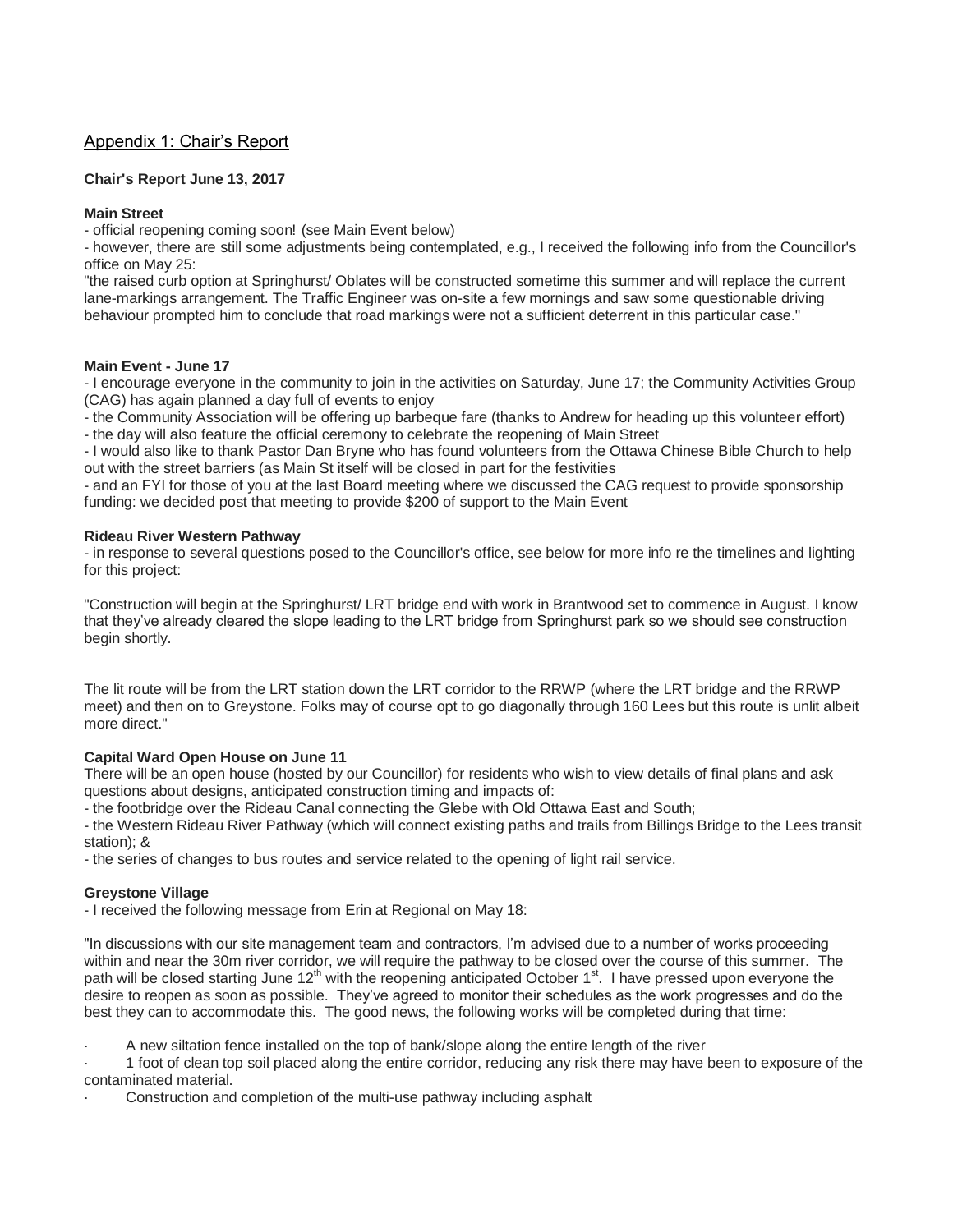Landscaping of the switchback near Clegg and reseeding of the newly placed material. Possible additional landscaping and naturalization of the remainder of the corridor may occur based on future discussions with the City, Conservation Authority and consultation with SLOE.

Closing the pathway at this time will also allow us the room to remediate Phase 2 and 3 areas right up to the edge safely and probably just a little beyond the 30m boundary in some areas. It will also mean, after all this work is done, the public will have access to the full width of the corridor and likely very little to no interruptions after this summer. It's like ripping the band off rather quickly rather than extending the pain for lengths of time.

The pathway will be blocked off and signage installed directing cyclists and pedestrian to head to Main Street and around. We apologize in advance the inconvenience this will cause but in the end it will look great and benefit all."

# **Sesquicentennial PM Speaker Series**

- we had another very successful event in our speaker series on Monday, May 29; Dr Greg Donaghy made a fascinating presentation on Sir Robert Borden and responded to a broad range of questions

- for those interested in some reviews of the evenings, I will point you to the Old Ottawa South Oscar which has already published an article on the April presentation by Dr Phil Azzie on Sir John A Macdonald (see page 18 in June edition at this link <https://www.oldottawasouth.ca/documents/oscar/2017/2017-06-June.pdf> ) and will also have an article on the May Borden event in their next publication

- our June event will be the celebration of the life and times of PM Lester Bowles Pearson and will be lead by Dr Stephen Azzi on Monday, June 26

- all are welcome to these free presentations, co-hosted by Saint Paul University, which are being held in room L120 (with the closest entrance at 233 Main St)

- to date we have speakers tentatively lined up to January 2018 (with a summer break)

- but we continue to receive suggestions for additional speakers, indeed we have just received an offer from the greatgreat grandson of Alexander Mackenzie to present the life and times of our 2nd PM

- I would like the Board to consider whether we should carry on with this successful series further into 2018 or set a more definitive end point

#### **Springhurst Park**

- the sod has now been laid in the higher traffic areas of the park; hopefully the cooler weather and rain will help to get this sod well-established

- Spinghurst Park Action has acquired a picnic table (courtesy of the Sandy Hill Community Health Centre) and installed a table tennis top

- there are some other concerns / ideas to consider that I have been hearing as well: what to do with the former horseshoe pit end of the Park;

how to get shade trees planted for the two picnic tables which are currently in the glaring sun;

whether some shade trees could also be planted to block the evening sun (which is right in the players' eyes when using the north basket) and reduce the wind;

whether fruit trees could be considered with the crops going to Hidden Harvest.

- There is now a Springhurst Park Action (SPA) Facebook page - I have checked it out and "liked it"; perhaps others may want to follow suit

- SPA is also following up on the resurfacing of the basketball court

#### **Ottawa Public Health presentation**

- I was contacted by Ottawa Public Health to see if the association would be interested in having a short presentation / discussion about alcohol in Ottawa.

- Recently Ottawa Public Health released a report about the [Status of Alcohol in Ottawa](https://documents.ottawa.ca/sites/documents.ottawa.ca/files/state_of_alcohol_2016_en.pdf) and is interested in sharing the results with groups like ours and hearing about what alcohol means to us.

- They are offering a 30-45 minute presentation in a small group discussion format.

- would this be of interest for a Monthly Board meeting?

#### **Mayor's Breakfast**

- on Monday, June 26 I will be attending a breakfast with the mayor, other representatives from community associations in the Capital Ward and our Councillor

#### **Planning**

See summary below of May 23 OOECA Planning Committee meeting prepared by the May rotating Chair of our group: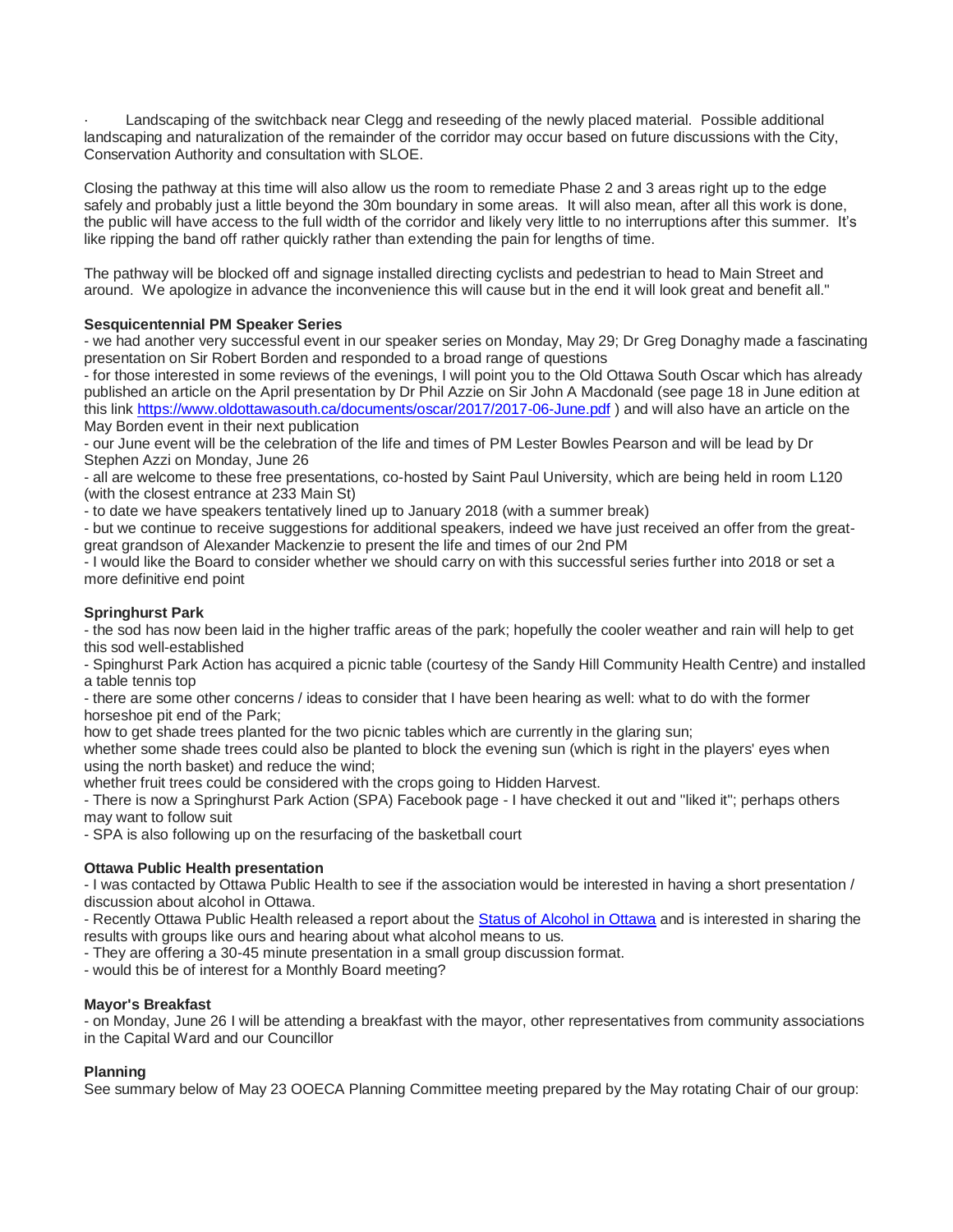- 1. 173 Glenora Paul spoke with the the builder (Jacques) regarding written comments provided
- In general seemed agreeable to take most of the feedback to the owner (basement windows, location of side windows, garbage)
- Will push owner for AC location on roof, but ultimately will depend on cost
- Will look at walkway
- Still targeting late June / early July for CofA
- 2. Coach Houses two meetings held at city hall
- Next step waiting for comments back from city staff
- Some discussion on how to push city to do proper consultation and not rush through 'house-keeping' amendments

[note that there has been some further back and forth with City staff and we are hoping that we will have time to review the proposed new motions before they are sent to the City Planning Committee for acceptance]

- 3. R4 Zoning Review
- No plans to submit any additional feedback to the City
- Phyllis took action to get Tim to clarify his comment regarding bedroom count

[note that the concern had been whether it would be possible for a single house to contain more than one unit with up to 8 bedrooms; we were informed that 8 bedrooms would be the maximum number of bedrooms within a single house]

- 4. 41 Concord North no update
- 5. Old Ottawa East Community Centre in Deschatelet Building
- Details to be presented at June board meeting
- 6. Community Association Liaison (Allison Hamlin)
- Paul took action to send question to Allison on height measurement
- 7. OMB Reform (Local Planning Appeals Tribunal)
- Waiting to see the proposal

#### 8. 113/115 Echo

- No update on proposal, but Paul shared Main Street cycle-track, sidewalk, shared pathway plans received from the working group along with comments he provided to Ed

- Any comments from the planning committee should be provided to Paul / Ed

Appendix 2: SLOE Report John Dance

*Main-Riverdale Perennial Garden:* Garden leader Margaret Vant Erve is still waiting for the completion of the Main Riverdale construction activity so we can put in the perennial garden. It's virtually done but Margaret has requested a relocation of the water barrel pad to a more hidden location. I'm waiting for that to happen before I go out and buy all the necessary equipment but hope to do this by next week.

*Main Street Trees:* The number and variety of new trees on Main is impressive - now we need to make them flourish for the next 100 years. Ian McRae has suggested a tour to identify the many species and to talk about how to protect them?